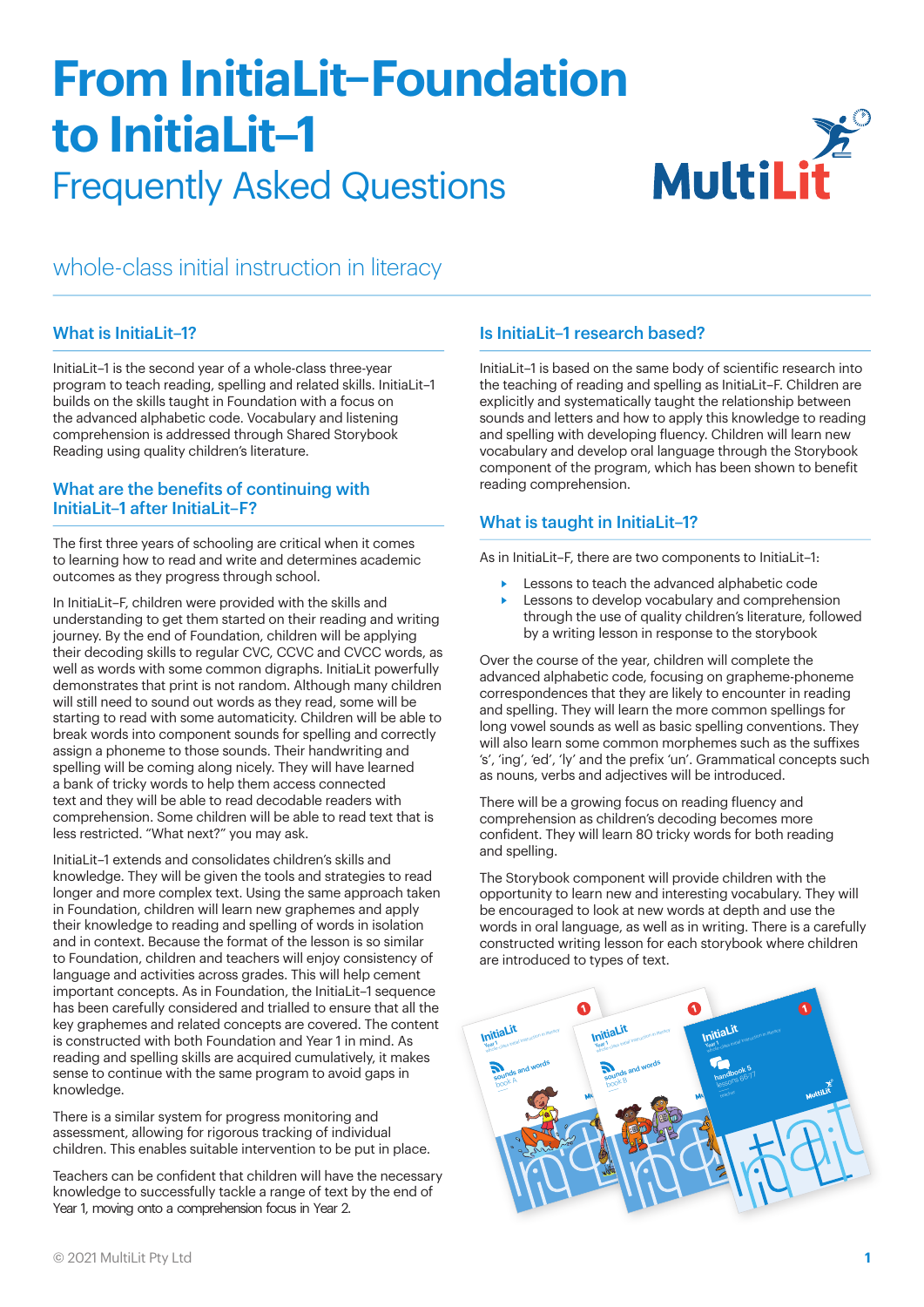## What if InitiaLit-F was not completed in the previous year? Can we go on?

There is a screener at the start of the year to ascertain what children have retained from the Foundation year. This will provide teachers with vital information regarding children's skill level. If children did not quite finish InitiaLit-F, it is recommended that the program is completed before starting the new content in Initial it-1 Liaise with the Foundation teachers and consult the data from Foundation to make an informed decision. If the class is clearly still struggling with the blending and segmenting of CVC words, teachers should provide targeted practise in that skill before moving on.

It is anticipated that the 18 revision lessons at the start of InitiaLit-1 will benefit the whole class, getting children back into the InitiaLit routine. Children who need more intensive support should be identified. It is recommended that MiniLit or similar groups be set up for those who are still struggling at a CVC level. New content is taught from Lesson 19.

## Do we still need to use decodable readers in Year<sub>1?</sub>

The InitiaLit Readers Levels 10-16 provide children with practise using the graphemes taught in the InitiaLit-1 sequence. Each class should have a classroom set of these readers to use in reading groups. These books will need to be purchased alongside the program. However, a growing number of children will be able to tackle different types of readers, in addition to these decodables to reflect their developing reading skills and knowledge of the code. Accuracy, fluency and comprehension should be carefully monitored.

Children who are progressing more slowly with their reading will need access to InitiaLit Readers Levels 1-9 or other decodable readers which provide a lot of practice at the more basic level. It is not recommended that these children be given readers



that require them to guess words from context or pictures. Children who are able to read independently with confidence should be given a variety of challenging text to suit their interest

# What resources do we get with InitiaLit-1?

The kit and resources in Initial it-1 are similar to Foundation including the following:

- Manual
- Eight Handbooks containing 131 scripted lessons
- Assessment Presentation Book
- Sounds and Words Books (6x Book A, 6x Book B) Storybook Lessons Book
- 
- Picture Cards, Sound Prompt Cards, Flashcards, **Tricky Word Cards**
- **Concept Cards and Posters**
- 1x A3 Sounds and Letters Poster
- 6x A2 Spelling Posters À
- 1x A1 Helpful House of Words Poster
- Downloadables including PowerPoint slides to accompany each lesson, Home Reading Diaries, worksheets, games

# What are the similarities between Foundation and Year 12

The structure of InitiaLit-1 is very similar to InitiaLit-F. In both programs, there are scripted lessons followed by independent and teacher-led work. Both programs have a Shared Storybook component and a phonic reading and spelling component.

# What is the timing of each component in InitiaLit-1?

- 25-30 minutes: Scripted lesson for reading and spelling (spelling completed at desks)
- 30-40 minutes: Teacher-led and independent work to consolidate skill
- 15-20 minutes: Storybook component (one book studied over two weeks, not necessarily every day)

## What is recommended in terms of staffing and training for InitiaLit-1?

If there are multiple Year 1 classes, it is recommended that a teacher is appointed to Year 1 who has already taught InitiaLit-F to assist any new teachers who are using the program for the first time. This allows for experience to be shared across grades.

Ideally, all class teachers using InitiaLit in any grade should be trained. Teachers who have not already attended the two-day PD Workshop should attend the combined Foundation and Year 1 course. Those who have already been trained in Foundation can register for the bridging webinar series.

Ideally, Foundation and Year 1 teachers should work closely together to share information and provide support for each other. Learning support should also be involved in any discussions to identify children who are struggling.